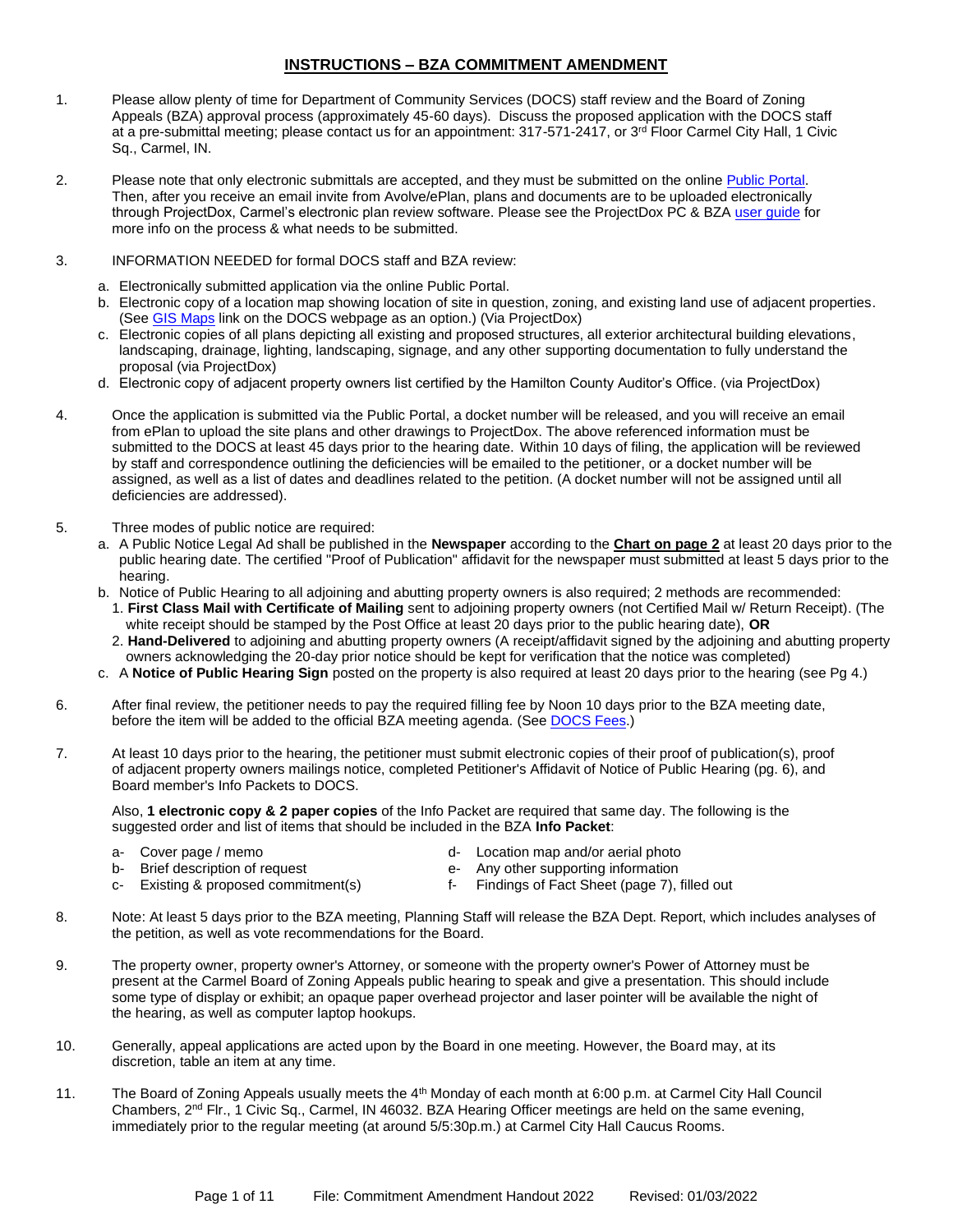### **NEWSPAPER PUBLICATION (LEGAL AD) - NOTICE OF PUBLIC HEARING**

Per Article VI, Section 3 of the BZA Rules of Procedure, a legal notice shall be published in the Current in Carmel newspaper. However, affected areas located within a non-Carmel postal ZIP code (Westfield, Zionsville, Indianapolis) must place a legal notice in the corresponding city's newspaper. Refer to the chart below to find what publications to notify based upon the corresponding ZIP code. **(Please note: subject sites located on the border between a Carmel and a non-Carmel zip code must make legal ad notice to two newspapers – The Current & The Indianapolis Star.)**

| <b>Zip Code</b>                      | <b>Publication</b>       |  |
|--------------------------------------|--------------------------|--|
| 46032 or 46033                       | <b>Current in Carmel</b> |  |
| 46074                                | Current in Westfield     |  |
| 46077                                | Current in Zionsville    |  |
| 46240, 46260, 46268, 46280, or 46290 | Indianapolis Star        |  |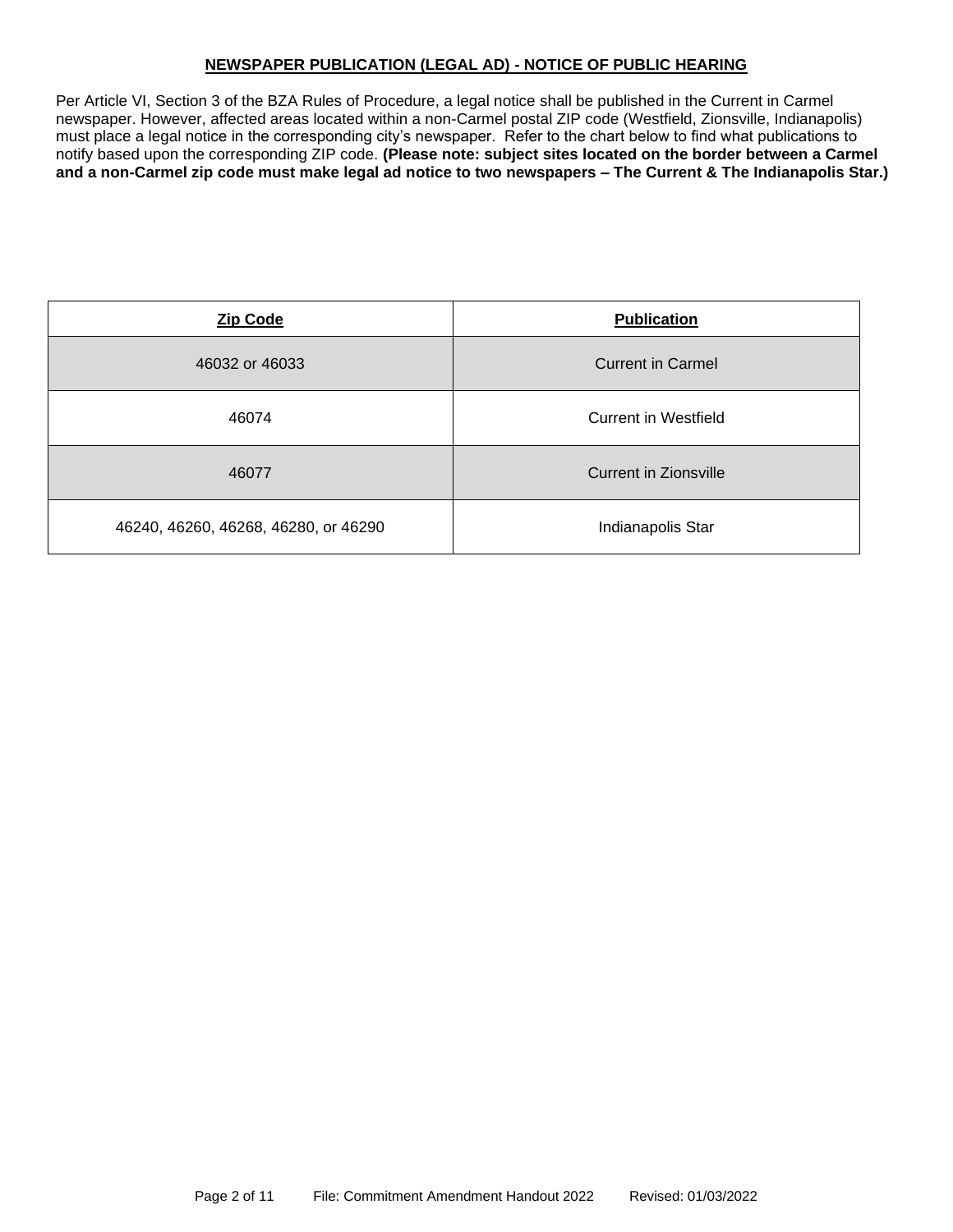### **ADJACENT PROPERTY OWNERS LIST**

I, \_\_\_\_\_\_\_\_(Auditor's Name) \_\_\_\_\_\_\_\_, Auditor of Hamilton County, Indiana, certify that the attached list is a true and complete listing of the adjoining and adjacent property owners of the property described herewith.

### **OWNER**

#### **ADDRESS**

| <b>EXAMPLE ONLY:</b><br>Formal list request sheet & official list<br>may be acquired from the Hamilton<br>County Real Property Dept. (317-770-<br>4412 or hamiltoncounty.in.gov). Please<br>allow 3 to 5 days for Hamilton County to<br>complete your request. |  |  |
|----------------------------------------------------------------------------------------------------------------------------------------------------------------------------------------------------------------------------------------------------------------|--|--|
|                                                                                                                                                                                                                                                                |  |  |
|                                                                                                                                                                                                                                                                |  |  |
|                                                                                                                                                                                                                                                                |  |  |

Auditor of Hamilton County, Indiana--Signature

Date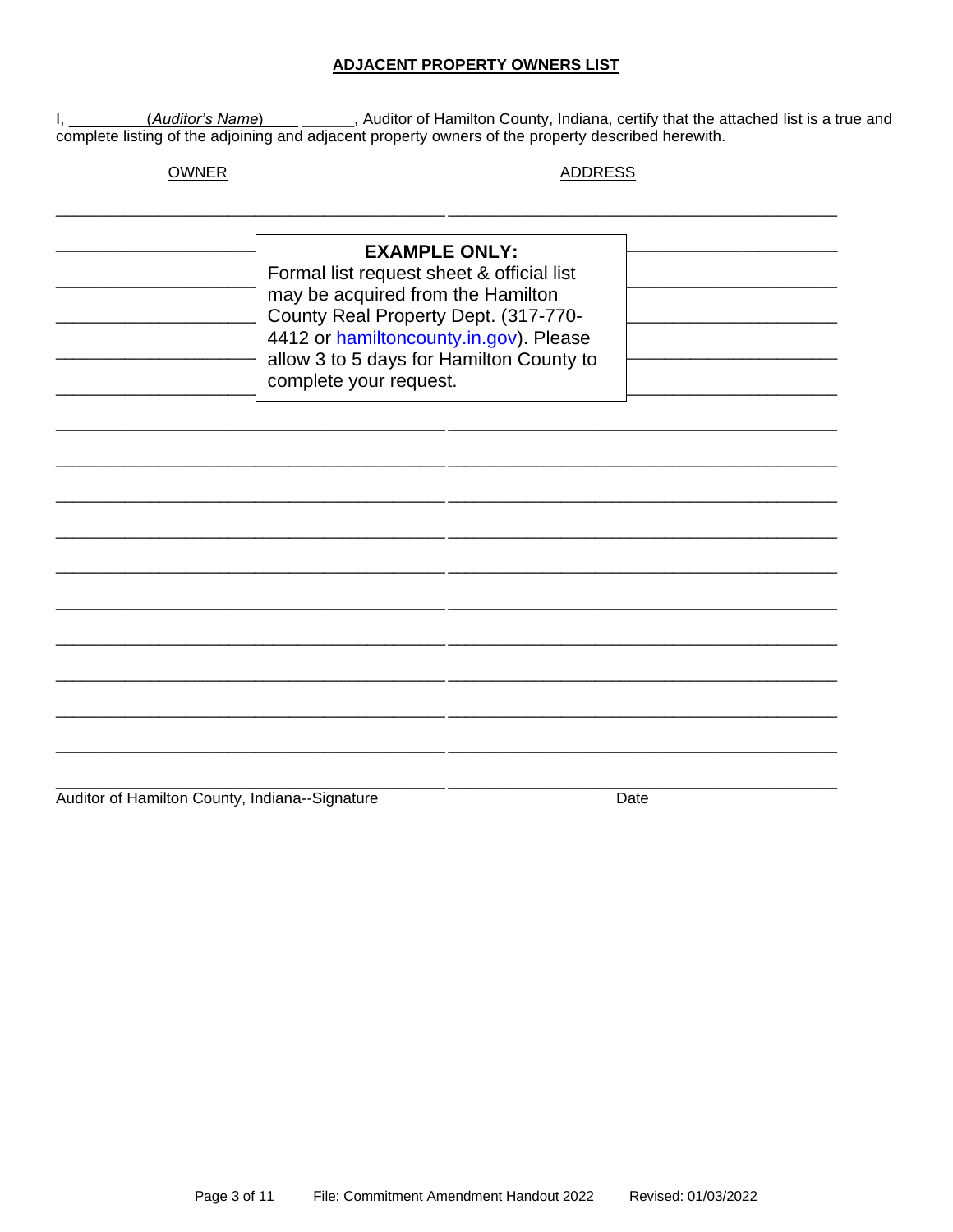# **BZA Public Notice Sign Procedure & Affidavit**

## **Procedure:**

The petitioner shall incur the cost of the purchasing, placing, and removing the sign. The sign must be placed in a highly visible and legible location from the road on the property that is involved with the public hearing.

The public notice sign shall meet the following requirements:

- 1. Must be placed on the subject property no less than 20 days prior to the public hearing date.<br>2. Sign must follow the sign design requirements:
- Sign must follow the sign design requirements:
	- Must be  $24" \times 36"$  vertical
	- Must be double sided
	- Must be composed of weather resistant material, such as corrugated plastic or laminated poster board
	- Must be mounted in a heavy-duty metal frame
- 3. The sign must contain the following:
	- 12" x 24" PMS 1805 Red box with white text at the top
	- White background with black text below.
	- Text used in example to the right, with Application Type, Date\*, and Time of subject public hearing
	- The Date should be written in day, month, and date format. *Example: "Mon., Jan. 23"*
- 4. The sign must be removed within 72 hours of public hearing conclusion

## **Public Notice Sign Placement Affidavit:**

I (We) do hereby certify that placement of the public notice sign to consider Docket No.\_\_\_\_\_\_\_\_\_\_\_\_\_\_\_\_\_\_\_ was placed on the subject property at least 20 days prior to the date of the public hearing, at the address listed below:

STATE OF INDIANA, COUNTY OF , SS:

The undersigned, having been duly sworn, upon oath says that the above information is true and correct as he is informed and believes.

(Signature of Petitioner)

 $36^\circ$ 

Subscribed and sworn to before me this day of  $\qquad \qquad$ , 20 .

Notary Public, Signed Name:  $\blacksquare$ 

Notary Public, Printed Name: \_\_\_\_\_\_\_\_\_\_\_\_\_\_\_\_\_\_\_\_\_\_\_\_\_\_\_\_\_\_\_

Black Metal Frame

Black Letters or

**PUBLIC HEARING** 

**Board of Zoning Appeals** 

Carmel City Hall

(Application Type)

(Date)  $(Time)$ For More Information: (web) www.carmel.in.gov (ph)  $571-2417$ 

My Commission Expires: .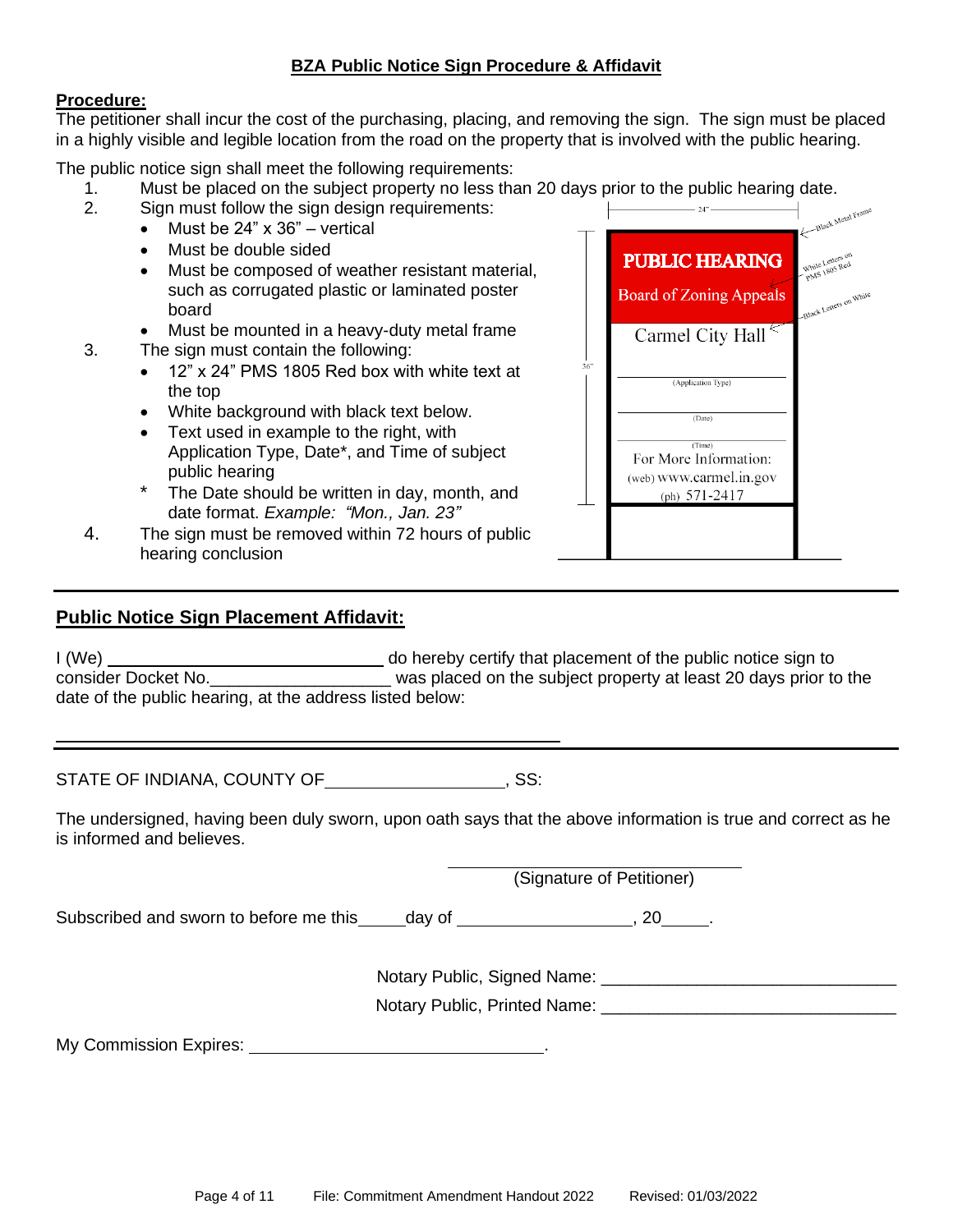# (*Template to use for published and mailed Public Notice)*

| NOTICE OF PUBLIC HEARING BEFORE THE CARMEL ADVISORY BOARD OF ZONING APPEALS                                                      |
|----------------------------------------------------------------------------------------------------------------------------------|
| Docket No. $\frac{1}{2}$                                                                                                         |
| Notice is hereby given that the Carmel Board of Zoning Appeals meeting on the ____________ day of                                |
|                                                                                                                                  |
| 2 <sup>nd</sup> Flr, Carmel, IN 46032) will hold a Public Hearing upon a Commitment Amendment application to:                    |
| (Explain your request-seeking to amend commitments related to)                                                                   |
|                                                                                                                                  |
|                                                                                                                                  |
|                                                                                                                                  |
|                                                                                                                                  |
|                                                                                                                                  |
| The application is identified as Docket No. ___________________________.                                                         |
| The real estate affected by said application is described as follows: (Insert Legal Description OR Tax ID parcel number(s)       |
|                                                                                                                                  |
| The petition may be examined on the City's website, through Public Documents - Laserfiche.                                       |
| All interested persons desiring to present their views on the above application, either in writing or verbally, will be given an |
| opportunity to be heard at the above-mentioned time and place.                                                                   |
|                                                                                                                                  |

**PETITIONERS** 

*(Note: When mailing out public notices to adjacent property owners, it is recommended that you also include a location map.)*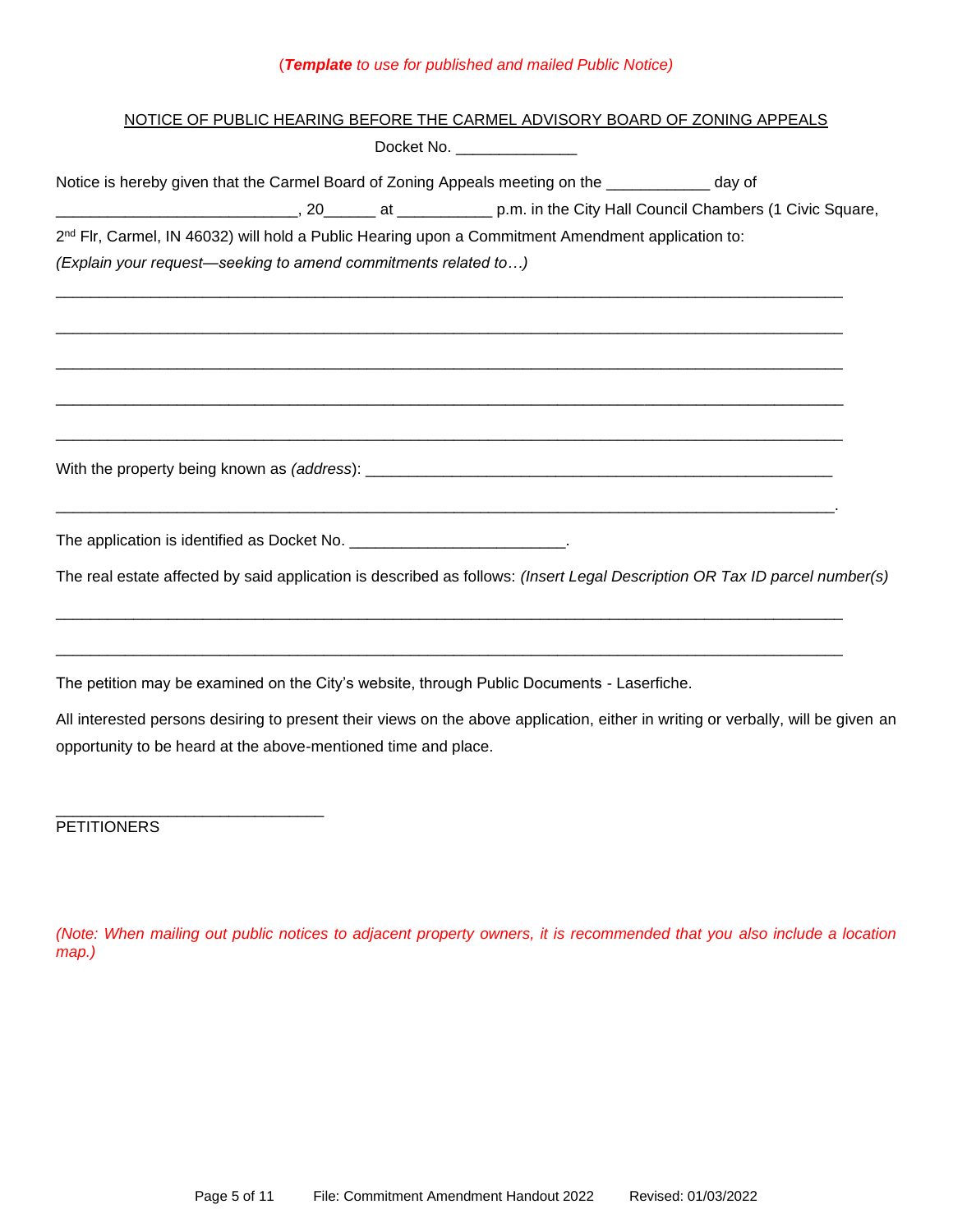### **PETITIONER'S AFFIDAVIT OF NOTICE OF PUBLIC HEARING CARMEL BOARD OF ZONING APPEALS**

|                                                                  | DO HEREBY CERTIFY THAT NOTICE OF                                                                                |  |  |  |
|------------------------------------------------------------------|-----------------------------------------------------------------------------------------------------------------|--|--|--|
|                                                                  |                                                                                                                 |  |  |  |
|                                                                  | PUBLIC HEARING BEFORE THE CARMEL BOARD OF ZONING APPEALS CONSIDERING DOCKET NO.                                 |  |  |  |
|                                                                  | _______________, WAS REGISTERED AND MAILED AT LEAST 20 DAYS PRIOR TO THE DATE OF                                |  |  |  |
| THE PUBLIC HEARING TO THE BELOW LISTED ADJACENT PROPERTY OWNERS: |                                                                                                                 |  |  |  |
| <b>OWNER</b>                                                     | <b>ADDRESS</b>                                                                                                  |  |  |  |
|                                                                  |                                                                                                                 |  |  |  |
|                                                                  |                                                                                                                 |  |  |  |
|                                                                  |                                                                                                                 |  |  |  |
|                                                                  |                                                                                                                 |  |  |  |
|                                                                  |                                                                                                                 |  |  |  |
|                                                                  |                                                                                                                 |  |  |  |
|                                                                  |                                                                                                                 |  |  |  |
|                                                                  |                                                                                                                 |  |  |  |
| <b>STATE OF INDIANA</b>                                          |                                                                                                                 |  |  |  |
| SS:                                                              |                                                                                                                 |  |  |  |
| informed and believes.                                           | The undersigned, having been duly sworn upon oath says that the above information is true and correct and he is |  |  |  |
|                                                                  |                                                                                                                 |  |  |  |
|                                                                  | (Signature of Petitioner)                                                                                       |  |  |  |
|                                                                  |                                                                                                                 |  |  |  |
|                                                                  |                                                                                                                 |  |  |  |
| (Notary Public's county of residence)                            |                                                                                                                 |  |  |  |
|                                                                  | and acknowledge the execution of the foregoing instrument<br>$\overline{\phantom{a}}$                           |  |  |  |
| (Property Owner, Attorney, or Power of Attorney)                 |                                                                                                                 |  |  |  |
|                                                                  | 20                                                                                                              |  |  |  |
| $\overline{(\text{date})}$<br>(month)                            | (year)                                                                                                          |  |  |  |
|                                                                  |                                                                                                                 |  |  |  |
|                                                                  | Notary Public--Signature                                                                                        |  |  |  |
| (SEAL)                                                           |                                                                                                                 |  |  |  |
|                                                                  | Notary Public-Printed name                                                                                      |  |  |  |
|                                                                  |                                                                                                                 |  |  |  |
|                                                                  |                                                                                                                 |  |  |  |
|                                                                  |                                                                                                                 |  |  |  |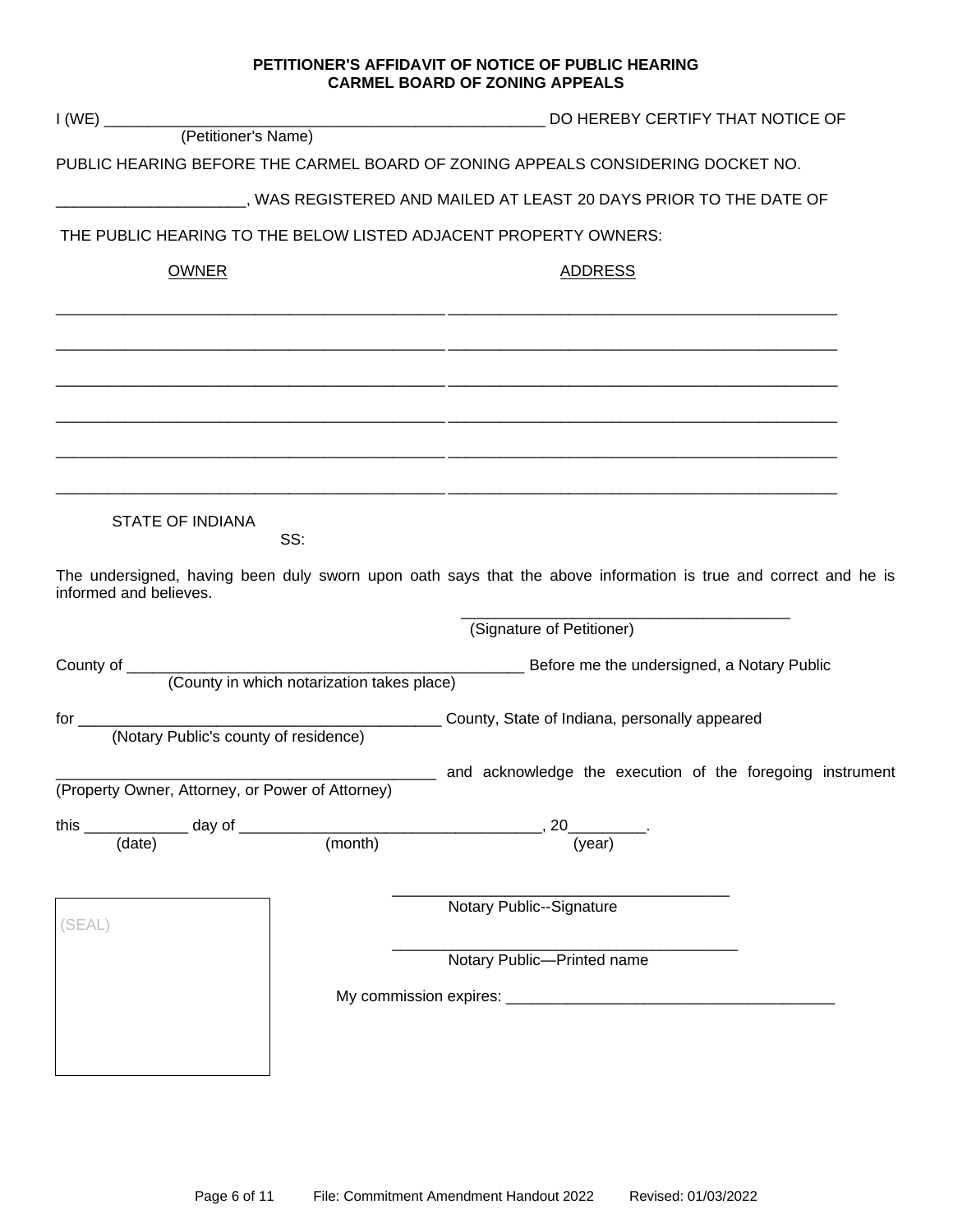### CARMEL ADVISORY BOARD OF ZONING APPEALS **FINDINGS OF FACT SHEET - COMMITMENT AMENDMENT**

|           | (Petitioner fills out first 2 blanks) |                                                          |                 |                                                                                                                                                                                                 |  |
|-----------|---------------------------------------|----------------------------------------------------------|-----------------|-------------------------------------------------------------------------------------------------------------------------------------------------------------------------------------------------|--|
|           | Docket No.:                           |                                                          |                 |                                                                                                                                                                                                 |  |
|           | Petitioner:                           |                                                          |                 |                                                                                                                                                                                                 |  |
| Comments: |                                       |                                                          |                 |                                                                                                                                                                                                 |  |
|           |                                       |                                                          |                 |                                                                                                                                                                                                 |  |
|           |                                       |                                                          |                 |                                                                                                                                                                                                 |  |
|           |                                       |                                                          | <b>DECISION</b> |                                                                                                                                                                                                 |  |
|           |                                       | incorporated herein by reference and made a part hereof. |                 | It is therefore the decision of the Carmel Board of Zoning Appeals that Commitment Amendment Docket No.<br>is granted, subject to any conditions stated in the minutes of this Board, which are |  |
|           |                                       |                                                          |                 |                                                                                                                                                                                                 |  |
|           |                                       | CHAIRPERSON, Carmel Board of Zoning Appeals              |                 |                                                                                                                                                                                                 |  |
|           |                                       | SECRETARY, Carmel Board of Zoning Appeals                |                 |                                                                                                                                                                                                 |  |

*Conditions of approval of the Board, if any, are listed on the Letter of Grant.*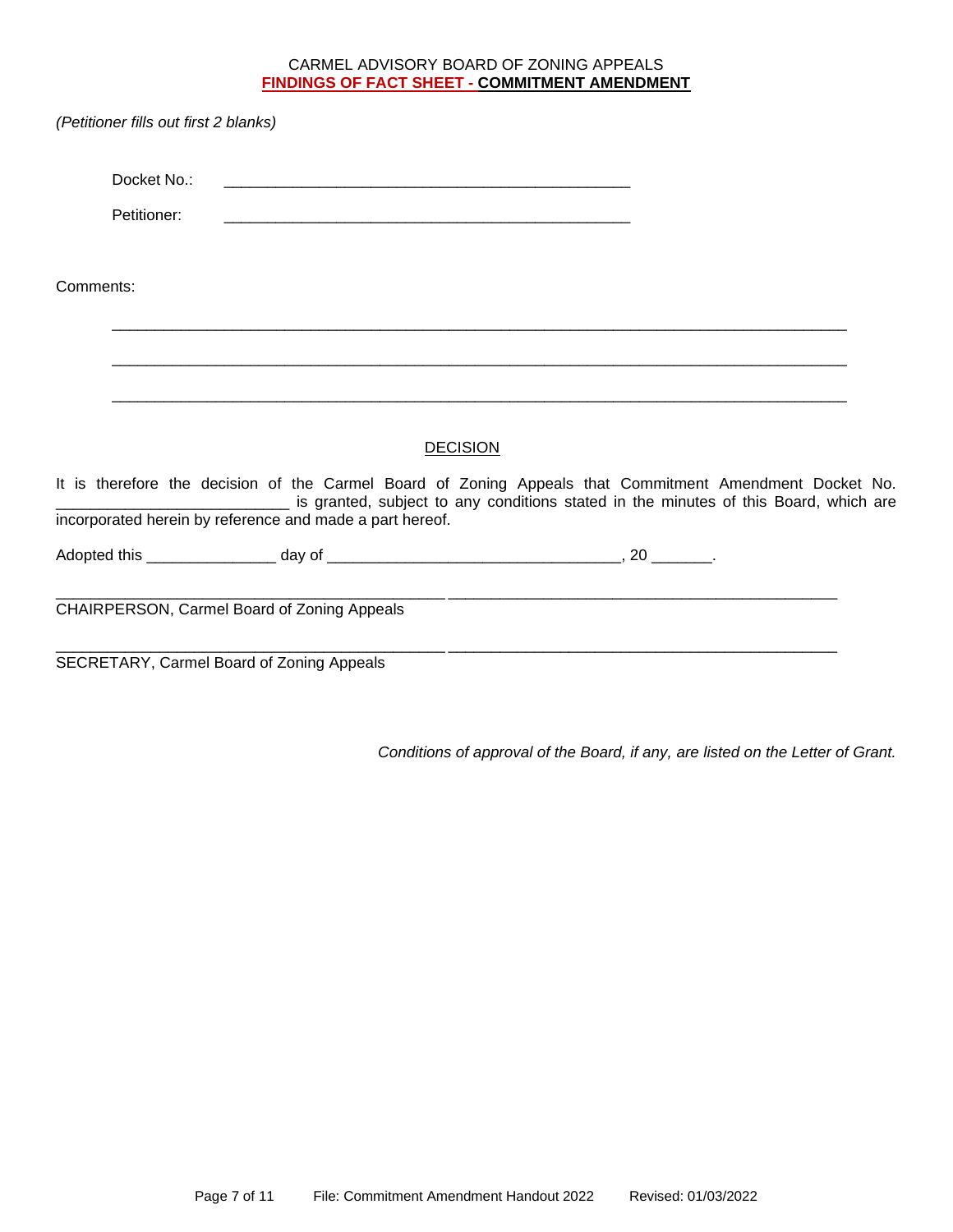#### **CHECKLIST Commitment Amendment Application**

### **Applications must include the following applicable materials:**

- □ Application (created/submitted on online Public Portal), signed by the owner of the subject property or an authorized agent, notarized, and filed at least 45 days prior to the next scheduled public hearing.
- □ Electronic copy of Adjacent Property Owners list certified by the Hamilton County Auditor's Office. Formal list request sheet & official list may be acquired from the Hamilton County Real Property Dept. (317-770-4412 or [hamiltoncounty.in.gov\)](https://www.hamiltoncounty.in.gov/369/Adjoiner-Property-Notifications). Please allow 3 to 5 days for Hamilton County to complete your request.
- □ Electronic copy of Site Plan (if applicable) that includes:
	- 1. Existing and proposed principal structures and accessory structures.
	- 2. Parking plan (automobiles & bicycles).
	- 3. Landscaping.
	- 4. Signage plan.
	- 5. Lighting plan, if applicable.
	- 6. Existing and proposed public rights of way (internal and adjoining).
	- 7. Location of easements (utility, drainage, landscape, access, etc.)
	- 8. Building setback lines.
	- 9. Building coverage calculation;
	- 10. Existing and proposed utility structures and systems, and
	- 11. If applicable, Drainage Plan.
- □ Electronic copies of exterior architectural building elevations and photo examples of subject site and/or buildings.
- $\Box$  When applicable, prepare an electronic copy of an estimated construction cost to comply with the Transportation Plan per UDO Section 1.07(E) (Contact City Engineering Dept. for more detail, at 317- 571-2441.)
- □ Electronic copies of Covenants and/or Commitments (existing and proposed).
- □ When applicable, electronic copies of correspondence to/from TAC (Technical Advisory Committee) members.

All documents must be legible and of the required size and scale. The omission of any of the material indicated in the above checklist may lead to your petition being placed on a later docket or not accepted for filing**.**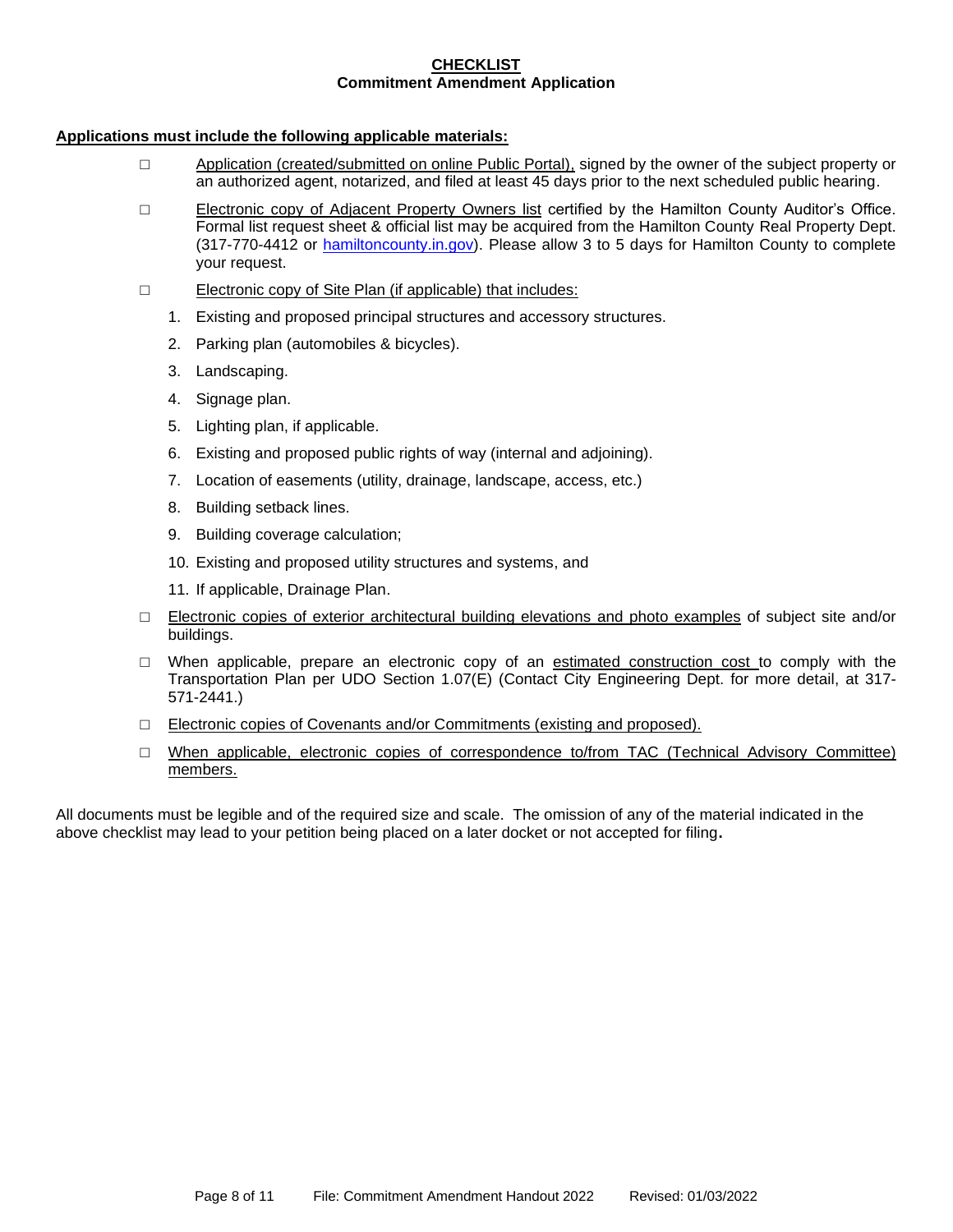## **\*This is a PDF version of the application. The official application should be created and submitted online via the Public Portal:<https://cw.carmel.in.gov/PublicAccess/template/Login.aspx> \***

### **COMMITMENT AMENDMENT APPLICATION**

| Email: experience and a series of the series of the series of the series of the series of the series of the series of the series of the series of the series of the series of the series of the series of the series of the se |
|--------------------------------------------------------------------------------------------------------------------------------------------------------------------------------------------------------------------------------|
|                                                                                                                                                                                                                                |
| (a) The applicant's name is on the deed to the property _______ (b) The applicant is the contract                                                                                                                              |
|                                                                                                                                                                                                                                |
|                                                                                                                                                                                                                                |
| Owner's address: Note and the Communication of the Communication of the Communication of the Communication of the Communication of the Communication of the Communication of the Communication of the Communication of the Com |
|                                                                                                                                                                                                                                |
|                                                                                                                                                                                                                                |
|                                                                                                                                                                                                                                |
|                                                                                                                                                                                                                                |
|                                                                                                                                                                                                                                |
|                                                                                                                                                                                                                                |
|                                                                                                                                                                                                                                |
|                                                                                                                                                                                                                                |
|                                                                                                                                                                                                                                |
|                                                                                                                                                                                                                                |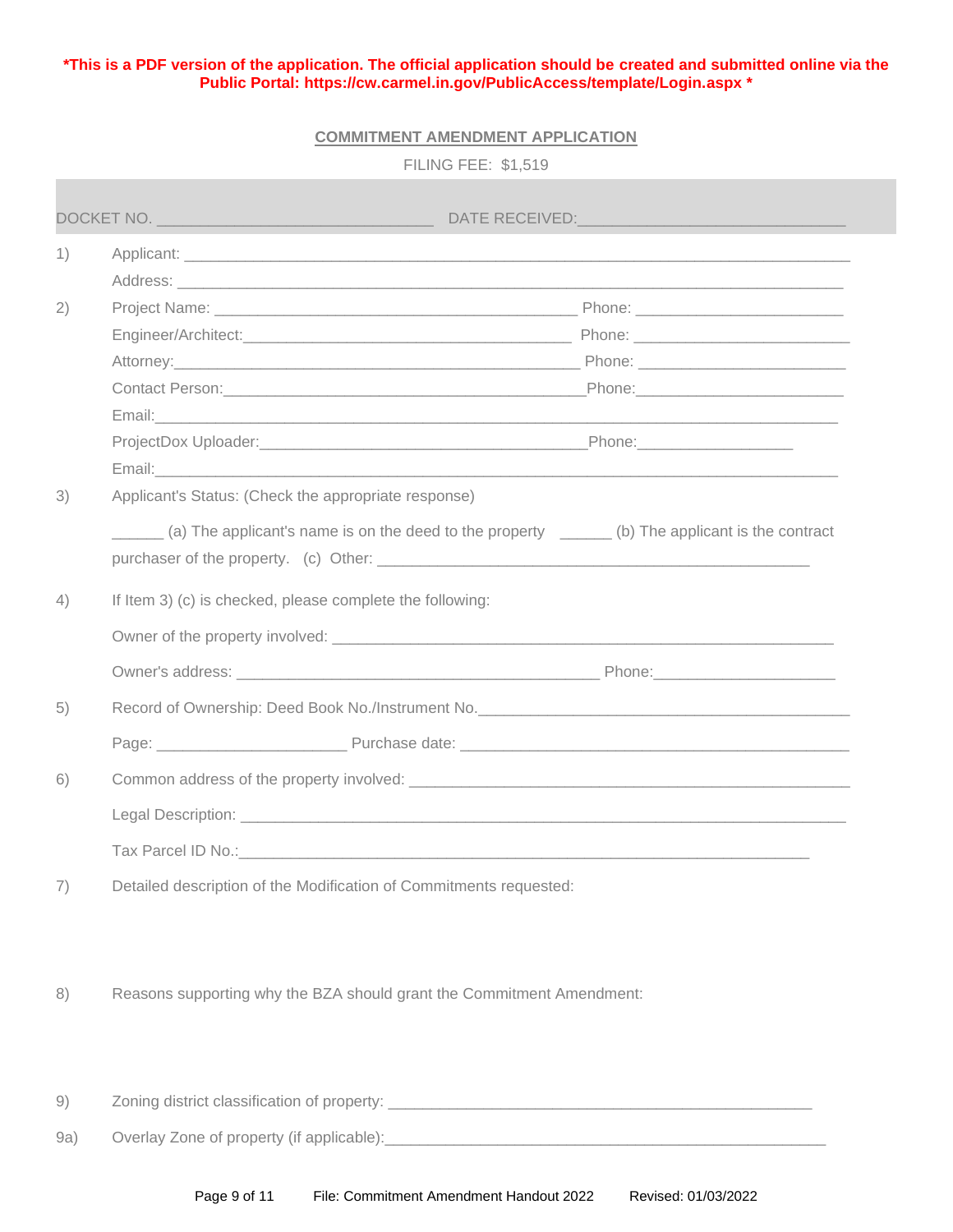| 10)  |                                                                                                                                                                                                                                                                                                                                                                                                                                                                                                                                                                                                                                                                                                                                                                                    |  |  |  |
|------|------------------------------------------------------------------------------------------------------------------------------------------------------------------------------------------------------------------------------------------------------------------------------------------------------------------------------------------------------------------------------------------------------------------------------------------------------------------------------------------------------------------------------------------------------------------------------------------------------------------------------------------------------------------------------------------------------------------------------------------------------------------------------------|--|--|--|
| 11)  |                                                                                                                                                                                                                                                                                                                                                                                                                                                                                                                                                                                                                                                                                                                                                                                    |  |  |  |
| 12)  |                                                                                                                                                                                                                                                                                                                                                                                                                                                                                                                                                                                                                                                                                                                                                                                    |  |  |  |
| 13)  | Is the property: Owner occupied Renter occupied Cther Changes Cther Changes Cther Changes Cther Changes Cther Changes Cther Changes Cther Changes Cther Changes Cther Changes Cther Changes Cther Changes Cther Changes Cther                                                                                                                                                                                                                                                                                                                                                                                                                                                                                                                                                      |  |  |  |
| (14) | Are there any restrictions, laws, covenants, variances, special uses, or appeals filed in connection with this<br>property that would relate or affect its use for the specific purpose of this application? If yes, give date and docket<br>number, instrument no., decision rendered and pertinent explanation. ______________________________                                                                                                                                                                                                                                                                                                                                                                                                                                   |  |  |  |
| 15)  | Has work for which this application is being filed already started? If answer is yes, give details:                                                                                                                                                                                                                                                                                                                                                                                                                                                                                                                                                                                                                                                                                |  |  |  |
|      |                                                                                                                                                                                                                                                                                                                                                                                                                                                                                                                                                                                                                                                                                                                                                                                    |  |  |  |
| 16)  | If proposed commitment amendment is granted, when will the work commence?                                                                                                                                                                                                                                                                                                                                                                                                                                                                                                                                                                                                                                                                                                          |  |  |  |
| 17)  | If the proposed commitment amendment is granted, who will operate and/or use the proposed improvement for<br>which this application has been filed?                                                                                                                                                                                                                                                                                                                                                                                                                                                                                                                                                                                                                                |  |  |  |
|      | NOTE: Three modes of public notice are required.<br>LEGAL NOTICE shall be published in the NEWSPAPER according to the Chart on page 5 MANDATORY 20<br>days prior to the public hearing date. The certified "Proof of Publication" affidavit for the newspaper must be available for<br>inspection by the night of the hearing.<br>LEGAL NOTICE to all adjoining and abutting property owners is also MANDATORY; two methods of notice are<br>recommended:<br>1) FIRST CLASS MAIL with CERTIFICATE OF MAILING sent to adjoining property owners. (The white receipt<br>should be stamped by the Post Office at least 20 days prior to the public hearing date), $OR$<br>2) HAND DELIVERED to adjoining and abutting property owners (A receipt signed by the adjoining and abutting |  |  |  |

property owner acknowledging the 20 day prior notice should be kept for verification that the notice was completed) LEGAL NOTICE via a Notice of Public Hearing **SIGN** posted on the property is also required; **see Page 8.**

THE BURDEN OF PROOF FOR ALL NOTICES IS THE RESPONSIBILITY OF THE APPLICANT.

The applicant understands that docket numbers will not be assigned until all supporting information has been submitted to the Department of Community Services.

Applicant Signature: \_\_\_\_\_\_\_\_\_\_\_\_\_\_\_\_\_\_\_\_\_\_\_\_\_\_\_\_\_\_\_\_\_\_\_\_\_\_\_\_\_\_\_\_\_\_\_\_\_\_\_\_ Date: \_\_\_\_\_\_\_\_\_\_\_\_\_\_\_

The applicant certifies by signing this application that he/she has been advised that all representations of the Dept. of Community Services are advisory only and that the applicant should rely on appropriate Unified Development Ordinance standards and/or the legal advice of his/her attorney.